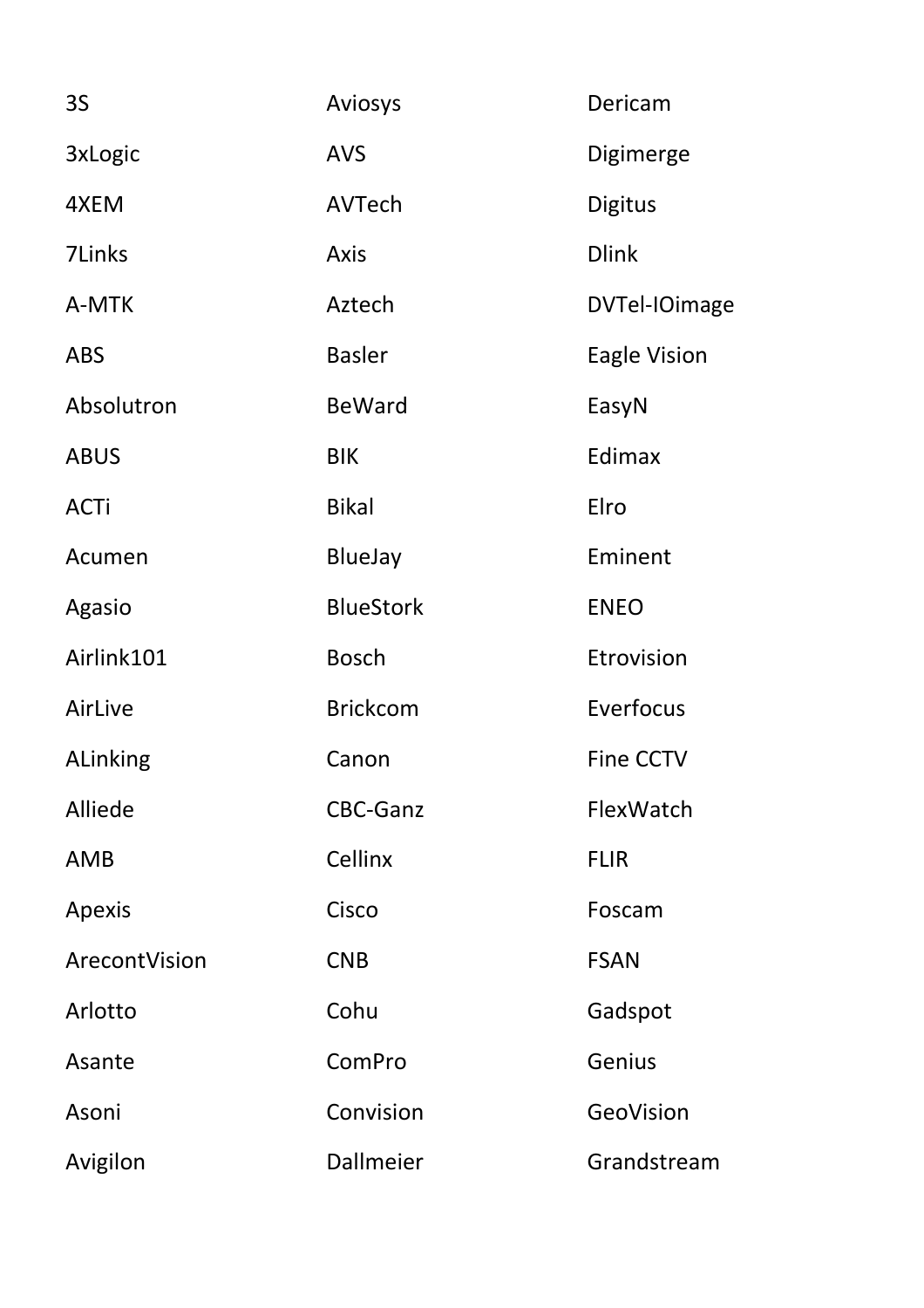| Grundig                                    | LinkSys               | Onix                   |
|--------------------------------------------|-----------------------|------------------------|
| <b>HDL</b>                                 | Loftek                | <b>ONVIF</b>           |
| <b>Hikvision</b>                           | Logitech              | OpenEye                |
| <b>HiStream</b>                            | Lorex                 | Panasonic              |
| <b>Hunt Electronic</b>                     | <b>LTV</b>            | Pelco                  |
| <b>iCanTek</b>                             | Lumenera              | Pinetron               |
| <b>IcyBox</b>                              | Luxonvideo            | Pixord                 |
| Ikegami                                    | <b>Marmitek</b>       | Planet                 |
| Imatek                                     | MaxVideo              | ProVideo               |
| Infinova                                   | <b>MC Electronics</b> | Q-See                  |
| <b>Innovate Security</b><br><b>Designs</b> | <b>Merit Lilin</b>    | Qnap                   |
|                                            | Messoa                | Repotec                |
| Instar                                     | <b>Micro Digital</b>  | Rosewill               |
| Integra                                    | MicroNet              | <b>RTP</b>             |
| Intellinet                                 | <b>MJPEG</b>          | <b>RTSP</b>            |
| <b>IPUX</b>                                | <b>Mobotix</b>        | <b>RVI</b>             |
| <b>IPx</b>                                 | <b>MOXA</b>           | Samsung                |
| <b>IQinVision</b>                          | <b>MWR</b>            | Sanan                  |
| <b>JVC</b>                                 | NetMedia              | Sanyo                  |
| <b>KMW</b>                                 | Neugent               | Savitmicro             |
| LaView                                     | Noname                | <b>Scallop Imaging</b> |
| LevelOne                                   | <b>NuSpectra</b>      | Sentry                 |
| LG                                         |                       |                        |